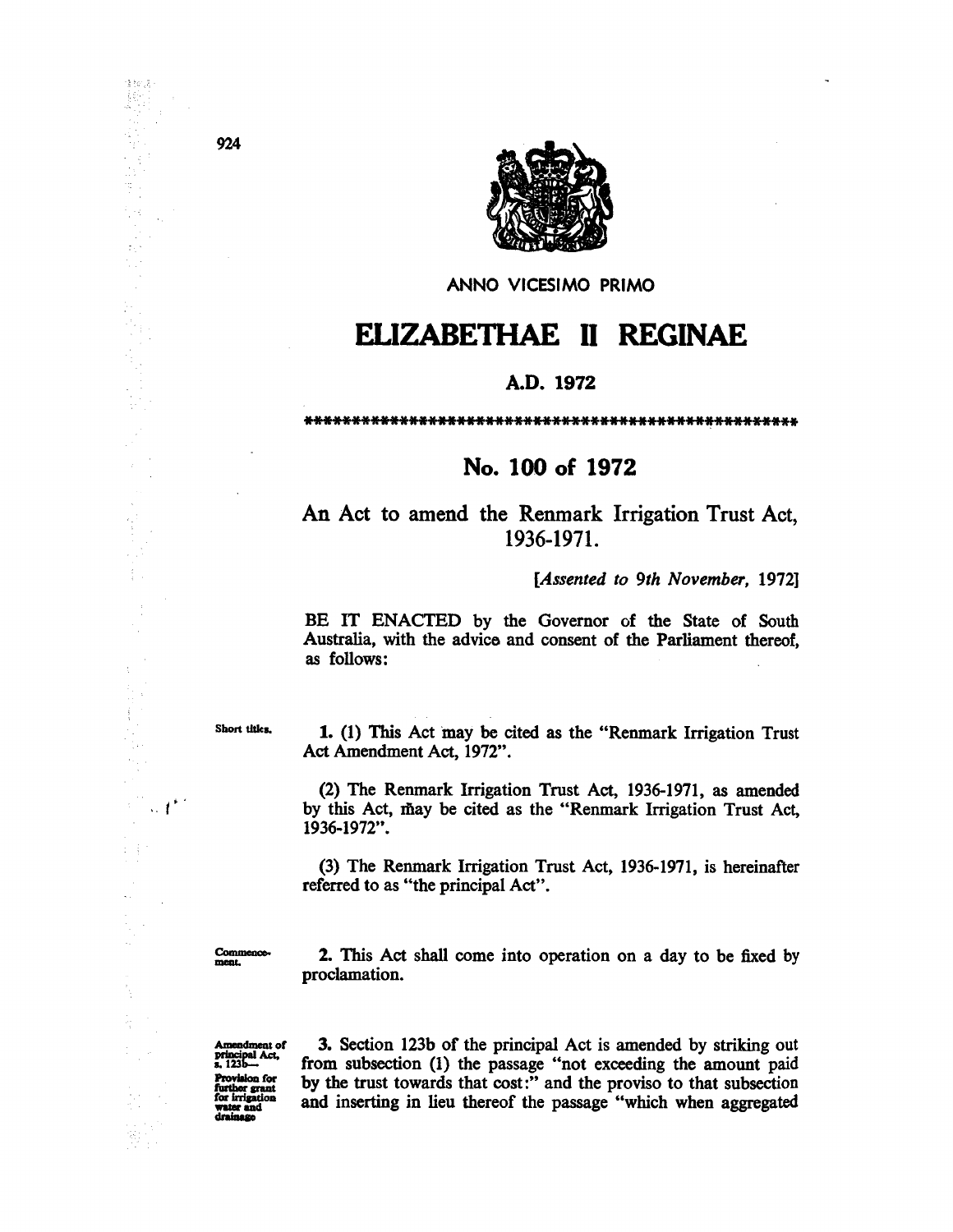with any amount paid pursuant to this subsection before the commencement of the Renmark Irrigation Trust Act Amendment Act, 1972, does not exceed in total the sum of one million eight hundred thousand dollars.

4. The following sections are enacted and inserted in the principal  $\frac{\text{Exacted}}{\text{max}}$  123ba and Act immediately after section 123b thereof: $-$ 

123ba. (1) Subject to this section, the Treasurer may pay  $_{\text{beam}}$  or 123ba. (1) Subject to this section, the Treasurer may pay Losa or<br>to the trust from time to time such amounts not exceeding in  $\frac{\text{triangular}}{\text{triangular}}$ <br>total the sum of one million four hundred and fifty thousand total the sum of one million four hundred and fifty thousand dollars by way of loan, as shall be required by the trust, towards the cost of the rehabilitation of the irrigation works of the trust and of the provision of additional drainage within the district in accordance with plans from time to time approved by the Minister.

(2) The amount paid to the trust by way of loan pursuant to subsection (1) of this section shall be repaid by the trust to the Treasurer with interest at the rate of five per centum per annum, computed from the thirtieth day of June, 1978, by forty equal annual payments to be made on the first day of July in each year commencing on and including the first day of July, 1979.

123bb. (1) Subject to this section, the Treasurer may pay Loan for to the trust from time to time such amounts not exceeding in supply. total the sum of three hundred and thirteen thousand dollars by way of loan, as shall be required by the trust, towards the cost of the provision of a reticulated water supply within the district in accordance with plans from time to time approved by the Minister.

(2) The amount paid to the trust by way of loan pursuant to subsection (1) of this section shall be repaid by the trust to the Treasurer with interest at the rate of five per centum per annum, computed from the thirtieth day of June, 1978, by forty equal annual payments to be made on the first day of July in each year commencing on and including the first day of July, 1979.

123bc. This Act, without further appropriation, shall be Appropriation. sufficient authority for making any payment mentioned in subsection (1) of section 123ba or subsection (1) of section 123bb of this Act.